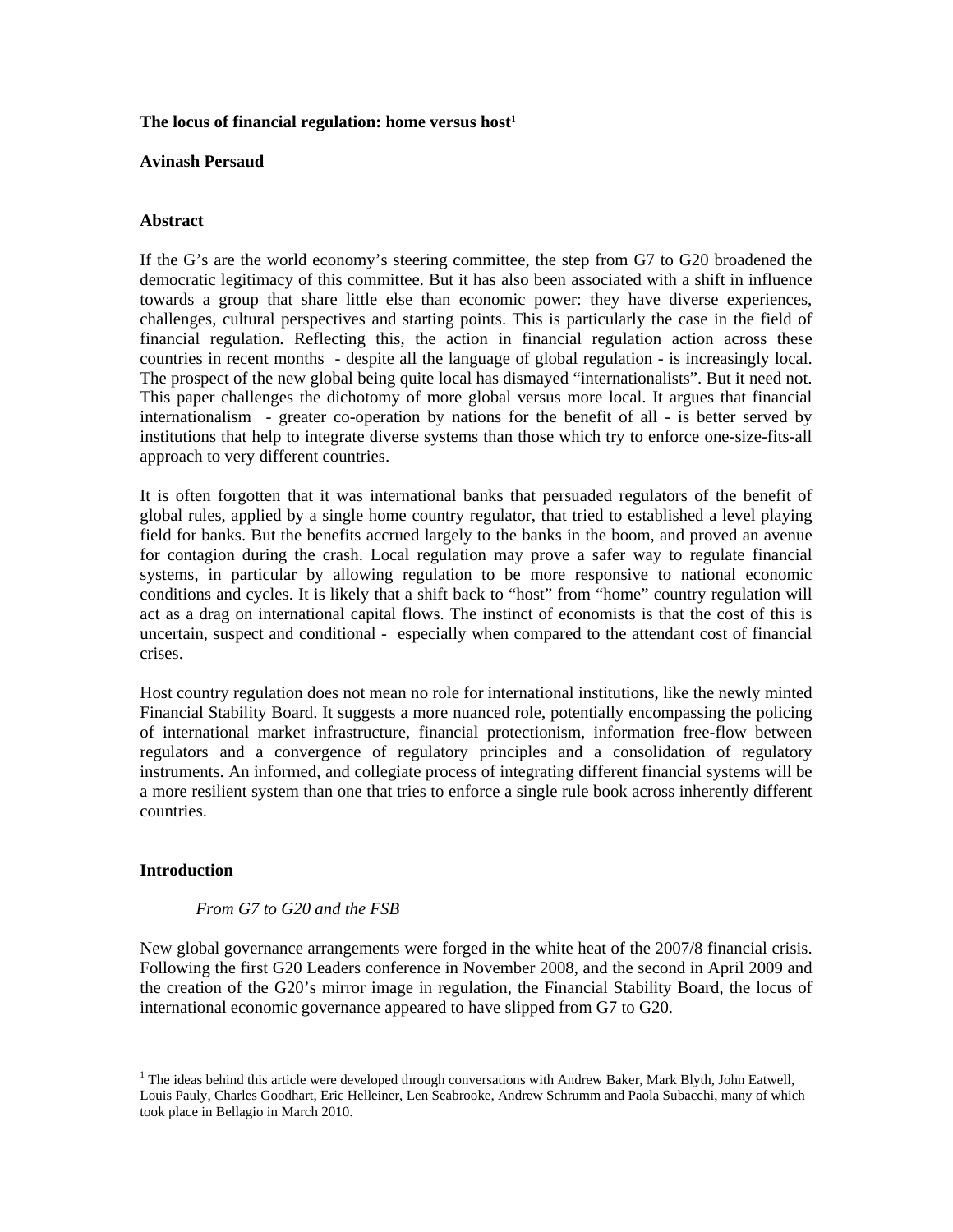A narrow assessment of the origins and displacement of the crisis would not automatically lead you to such a development. The brunt of the financial part of the financial crisis was confined to the United States and Europe, the core of G7, not G20. India and China felt the after-shock waves, but their banking systems were largely unaffected and their economies are now experiencing "V" shape recoveries while the G7 follow an "L". But like all financial crises there were many related issues that went beyond the geography of the immediate crisis<sup>2</sup>. There was the earlier food crisis and energy crises and the spectre of large global imbalances, largely between the US, on one side, and commodity and manufacturing producers on the other: Germany, China, Russia, Saudi Arabia and Brazil for instance.

There is the conspiracy story that the crisis was too big for the "old" powers to manage. They would need the "new" powers, to "bail" them out either through credits to the IMF or imports. Buying that bail out by distributing some power was a way. Locking the US's creditors into America's recovery plan, made a less painful recovery possible for Americans. There is also the "cock-up" theory: President Bush was not aware that G20 was a group of central bank and finance officials when he asked G20 political leaders to meet him in Washington. Human evolution was driven by random mutations, so maybe there should be room for some randomness in the evolution of international governance too. However it happened; it happened. G20 Leaders met, signed up to common commitments and communiqués, repeated the refrain that we need global responses to global problems, established the Financial Stability Board to oversee new global rules on financial regulation and entrusted other global issues to other bodies<sup>3</sup>. The numbers and words of global governance have changed, but what does this really add up to in terms of substance? Is, for example, financial regulation under the 60-strong FSB going to be any different than under the more exclusive Basle Committee?

Stretching the span of global governance from its North Westerly corner is every internationalists' dream, but in financial regulation the process has quickly come across an issue that internationalists did not generally foresee. Global leaders now cover a more diverse group of countries, economies, financial systems and cultures with a broader set of perspectives and starting points than before. G7 was narrowly homogenous; G20 is widely heterogeneous. The instinct of G7 leaders was that a single regulatory pray book is achievable and what was right for them was right for everyone else. G20 leaders do not share that instinct. Agreeing to a common approach to regulation, far less a common set of rules, is proving elusive, especially now that financial regulation has become so politicized.

Moreover, national electorates are less willing to accept a process determined by "others". I recall one finance minister remarking one day that the financial sector is a global industry and so we need global regulation and the next, that nobody abroad was going to tell them how to regulate their banks. In their minds, the global regulation G20 leaders queued up to sign, was not about being one of twenty voices in the development of a single set of rules, but the global acceptance of their own sensible rules. The US Senate Banking Bill on US Financial Regulation makes no nods to what the EU, China, India, Brazil and Russia are up to. Across a wide set of issues, from financial regulation, bankers pay, bank taxes and competition policy, national regulators are going down different avenues from their international colleagues. The differences may appear to be subtle and nuanced but are quite fundamental.

<sup>&</sup>lt;sup>2</sup> Reinhart, C., and Rogoff, K., "This Time Is Different: A Panoramic View of Eight Centuries of Financial Crises", NBER Working Paper No. 13882, March 2008.

 $3 \text{ In the April 2009 meeting issues of tax transparency were sent to the OECD and the multilateral development banks.}$ were entrusted to support a "green" recovery.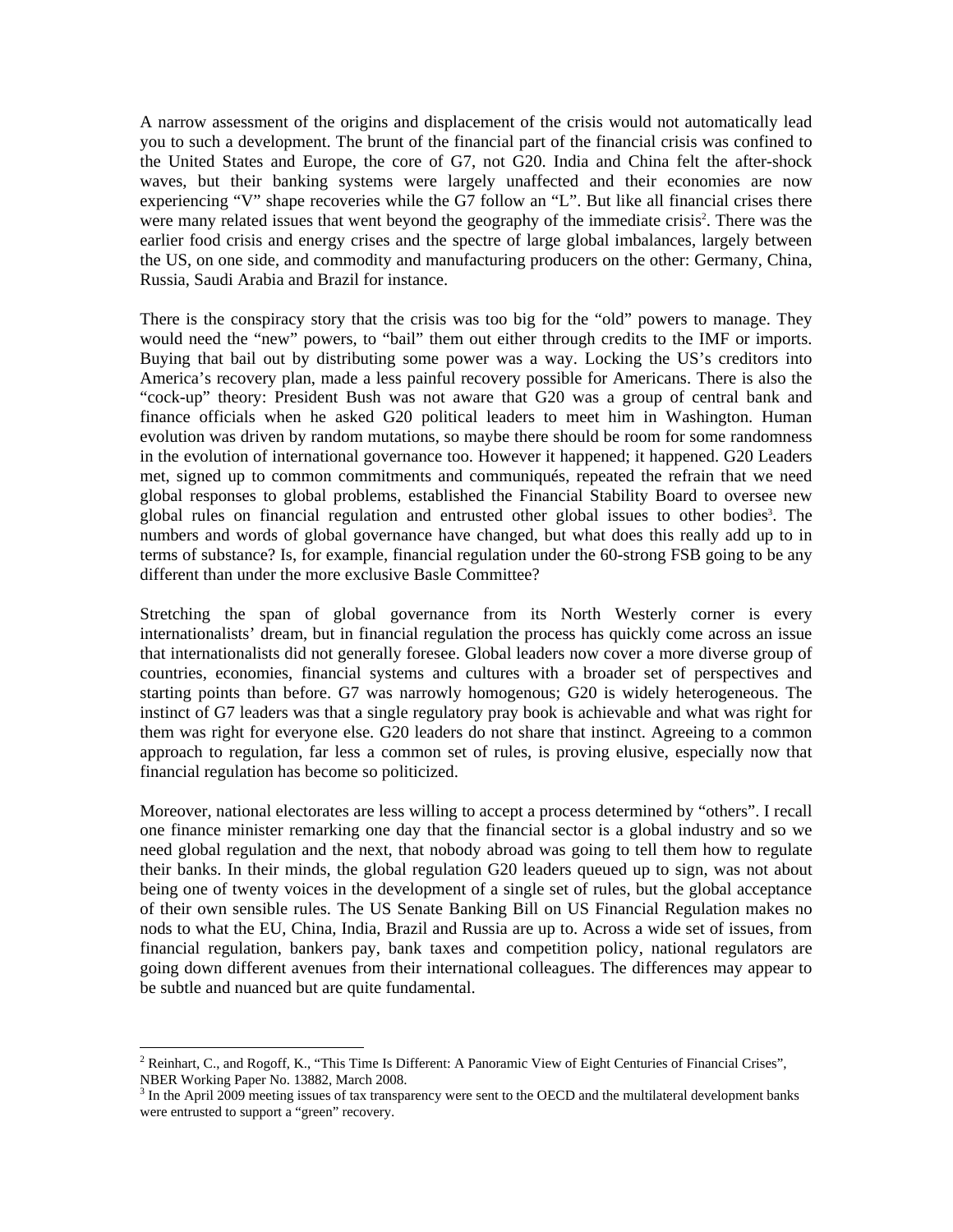#### *Regional perspectives*

In the US the belief in markets remains strong. The prevailing view amongst policy makers and academics is that the real problem was that institutions had become too big to fail and that if they were smaller, they could have been allowed to fail without large tax payer bail outs. In the words of the mid-Atlantic Governor of the Bank of England, Mervyn King, if "a bank is too big to fail, it is too big". Too big to fail, or TBTF as it has become known in the United States is at the core of the recent bills proposed by the Senate Banking Committee. An aside to this prevailing view is that the banks grew too big as a result of their ability to capture the regulators into thinking that big is beautiful<sup>4</sup>. In response to this view the focus of bi-partisan regulatory initiatives from Congress is to limit the size of financial institutions, limit their activities and improve winding up rules. Large banks are likely to face additional capital adequacy requirements. The oft mentioned "Volcker Rule", named after the report chaired by former Chairman of the Federal Reserve, Paul Volcker<sup>5</sup>, is a modern day version of the Glass Steagal Act and tries to segment riskier trading activities from deposit and loan issuance institutions. In a similar pro-market vein, US policy makers also want to make sure market institutions are more robust and so there is much discussion of banning instruments that do not trade on exchanges or are not centrally cleared or settled. The US approach is to save the market system.

As a ratio of bank assets to home country tax revenues, the truly big banks are in Europe not the US. The assets of America's largest bank, Bank of America, is around 50% of national tax revenues. It is not surprising that the assets of UBS or Fortis are many times home country tax revenues but the assets of Barclay's, not Britain's largest bank, is over 200%. In Europe, the belief in markets, always a little fragile, has been dealt a body blow, and the prevailing view is that there should be tighter, more centralized, rule-based regulation and a focus on market failures such as the boom-bust cycle<sup>6</sup>.

The notion of counter-cyclical capital charges has its greatest proponents in Europe - even though it is former Fed Governor Martin's words are most often used to describe it: "remove the punch bowl before the party gets going". At the heart of the notion of counter-cyclical capital charges is that crashes happen because markets get it wrong<sup>7</sup>. Similarly, Europe is concerned about banning speculation in certain economically sensitive products such as commodities, credits and limiting short-selling. The European approach at its most gentle is to reform the market and at its most brutal is to "turn off" the market in certain areas.

Asia is a more diverse region, but if there is a central view it is that it would be wrong to tinker too much with regulation. Under this view new global bank rules (Basle II) were only just

-

<sup>&</sup>lt;sup>4</sup> See, "Restraining Regulatory Capture? Anglo-America, Crisis Politics and Trajectories of Change in Global Financial Governance", Andrew Baker, in this volume.

 $<sup>5</sup>$  Volcker, P., et al., "The Structure of Financial Supervision", Group of Thirty, 2009.</sup>

<sup>6</sup> Borio, C., and White, W., "Whither Monetary and Financial Stability: The Implications of Evolving Policy Regimes", BIS Working Paper, No. 147, February 2004, and, Borio, C., "Monetary and Financial Stability: So Close and Yet So Far", National Institute Economic Review, Vol. 192, No. 1, 84-101 (2005).

<sup>&</sup>lt;sup>7</sup> Goodhart, C. A. E and Persaud, A. D., (2008, I) "How to avoid the next crash" Financial Times, January 30, 2008. Goodhart, C. A. E and Persaud, A. D., (2008, II) "A Party Poopers Guide to Financial Stability", Financial Times, June 5, 2008.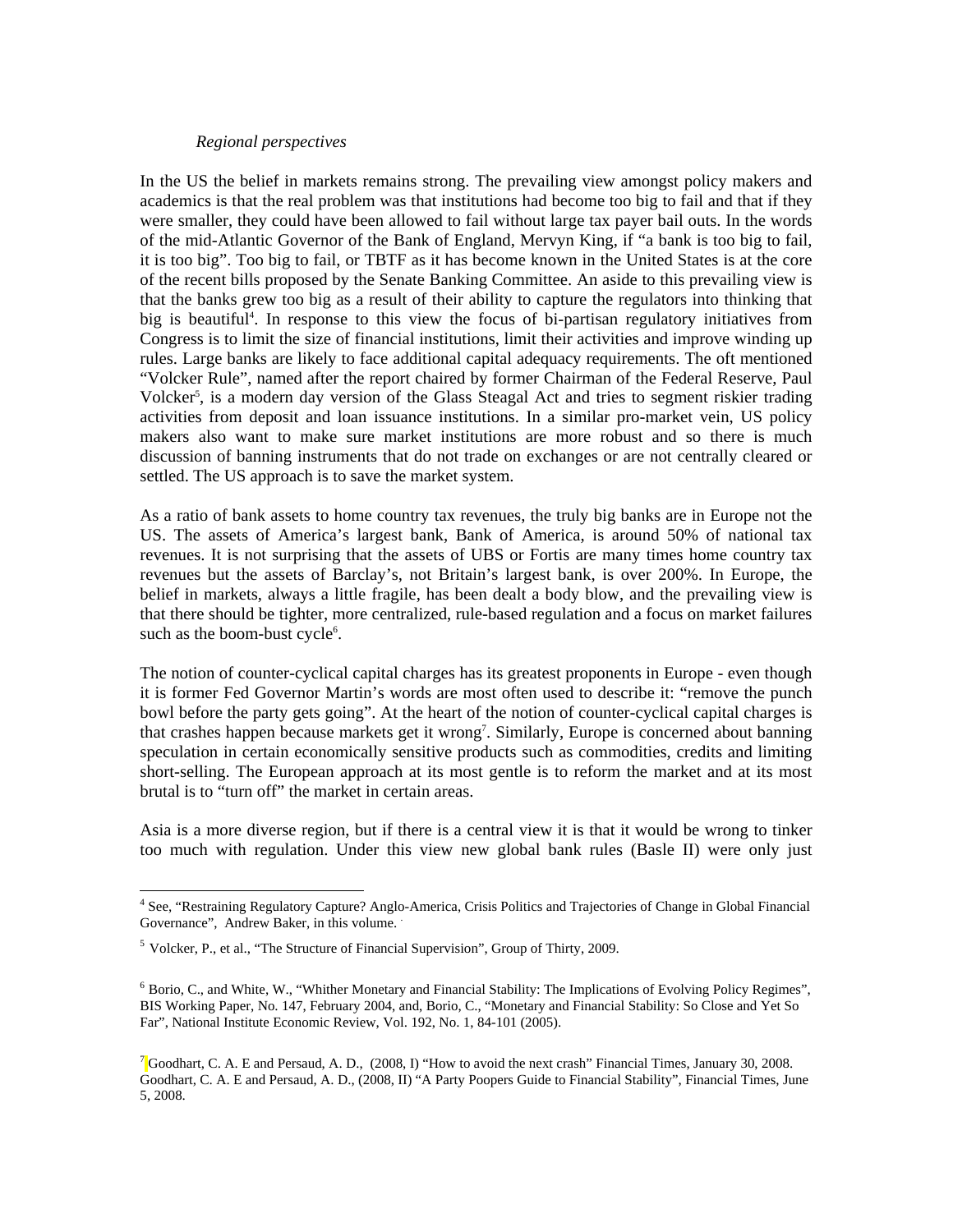enforced and hardly implemented and as the crisis did not extend to Asia it suggests the blame rests less with new regulatory rules and more with US and European supervision.

It would be wrong to suggest that these fundamentally different perspectives did not also have some important areas of agreement. There is widespread agreement that leverage was too high and that as one of the few banking systems that did not collapse was the Canadian system where a leverage ratio was comprehensively applied, a leverage ratio would be a good idea. A leverage ratio of close to 20, to limit bank asset growth would likely get global buy-in today. Initiatives to strengthen market plumbing such as centralized clearing and settlement would have crossregional support as will pressure to force more of the over-the counter derivatives market to exchange. But Europe will be reluctant to adopt the US emphasis on too big to fail, given the size of European banks, the US would be reluctant to adopt counter-cyclical capital charges, arguing that regulators are not there to second guess the market. Asia would be reluctant to adopt changes to Basle II after their painstaking adoption of the new rules.

## *A New Internationalism*

These differences occur behind the scenes in the arcane world of technical advisors and regulators. However, differences have already surfaced in the politically charged area of bankers pay and competition policy. Despite a stronger convergence of belief, principle and intention, than exists in other areas, US, British, French and German politicians still decided to go their own way in dealing with limits to bankers pay and bonuses. This lays the ground for an increasingly national approach to regulation. The surface veneer is of global agreement and action, but underneath there is a shift towards more nationally derived decisions. This can be seen in the important debate on whether the lead regulator of an international bank should be its "Home" country regulator or its "Host" country regulator in each jurisdiction.

In the years running up to the crisis the locus of regulation shifted to the home country regulator, following global rules. Finance is sometimes described as "unfettered", but while there were significant gaps, the paradox is that it was also heavily regulated and was one of our most significant experiments in global regulation. More national decision-making as described above would arrest the trend of the past ten years and a return to the host country regulator being in the driving seat following national rules. "Internationalists" are dismayed at this prospect. But it is important to see this issue through other prisms than whether regulations are based around global or local rules. In the sections that follow we look at the role of regulatory capture in the evolution of home country regulation and we suggest that a better goal of internationalism would be to foster institutions that help integrate diversity, not impose a one-size-fits all.

## **Home versus Host: Why Home?**

When the idea of home country regulation is questioned, the initial response from bankers and regulators is that "banking is global, so banking regulation must be global". But this is mostly poetry. Many industries with systemically important supply chains like food, copper, and oil are global, yet they are not regulated globally. When a more detailed response is forthcoming, the following issues tend to be raised.

First, it is argued that it would be a backward step to force banks to "subsidiaries": set up separately in each country with separate capital and assets. It would reduce capital flows. Capitalshort countries would starve and capital rich countries would overheat. Investment would be constrained by national savings. Secondly, it is argued in a modest contradiction to the above,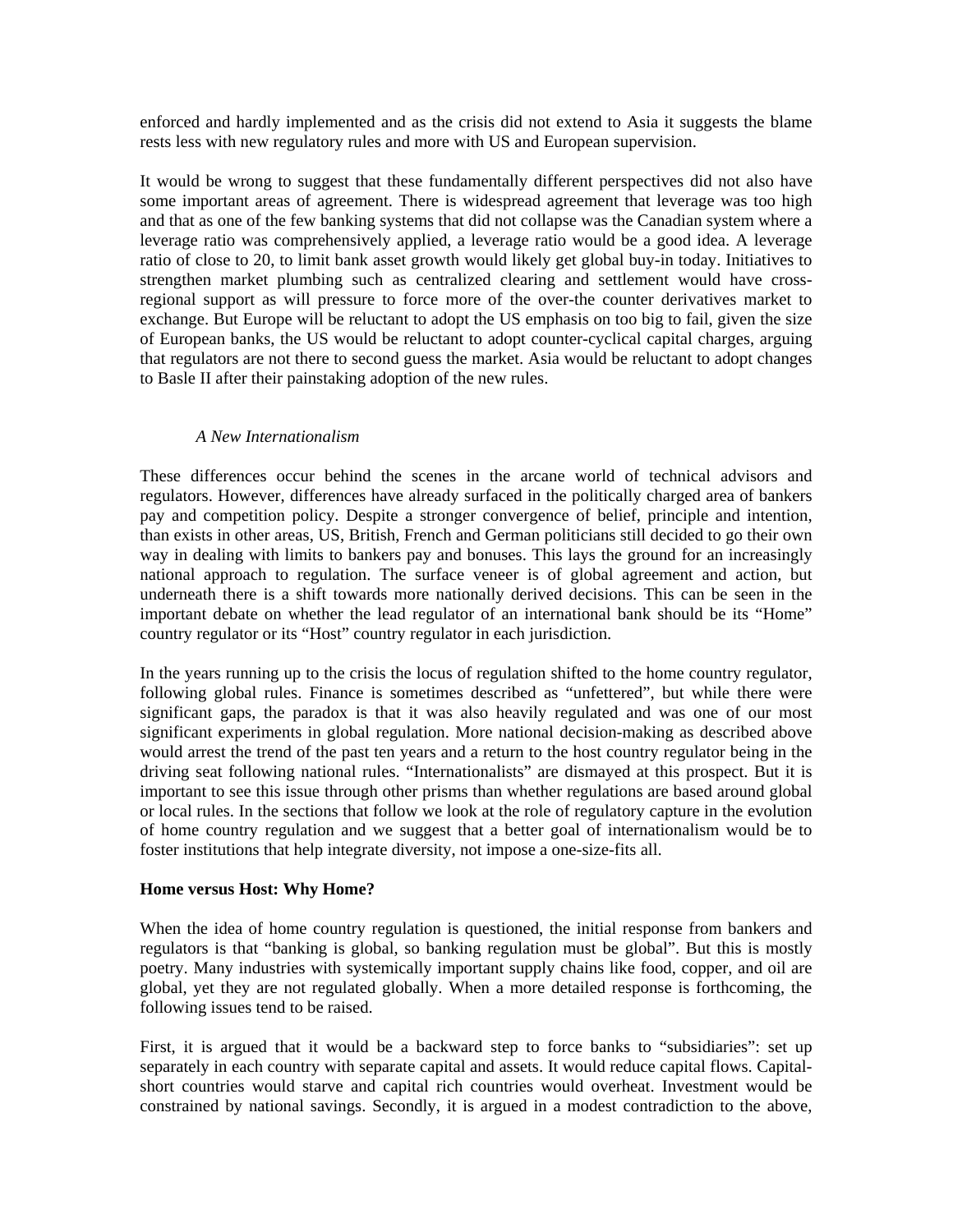there would be regulatory arbitrage. Capital would flow to where regulations were permissive and away from where they were strict. Thirdly, it is argued that the "balkanization" of bank supervision would mean no one would have a good idea of the overall risk of the bank. Fourth, host country regulations are often an excuse for financial protectionsim. Countries clinging to host country regulation over the last decade like India tend to have very limited penentration by international banks. Fifth, often said sotto voce, it is arguably better for everyone to have Citigroup's activities, say, in a small, developing country regulated by sophisticated and knowing (sic) regulators in New York than in where regulatory capacity is limited.

Examples of home country regulation are in emerging markets. The Baltic and Eastern European banking sectors that are regulated in large part by foreign regulators, in particular, Swedish and Austrian.

## *The experience of home country regulation*

At first glance these arguments for home country regulation are persuasive and succeeded in persuading regulators over the past. However, the recent crisis has shed a different light on the workings of home country regulation. Having a single, minimum, capital adequacy requirement across countries with different stages of boom or bust creates perverse pressure on capital flows. In boom countries, capital adequacy levels are low relative to the apparent profit opportunities and increasing lending appears more profitable when it should appear more risky. In recession countries the single capital adequacy requirement makes lending unprofitable relative to other countries and so there is less lending where it is likely to be safe in the long-run. Single and fixed capital adequacy requirements are pro-cyclical<sup>8</sup>. Most lending mistakes are made in the boom. Where there is too much lending chasing a boom, who is best placed to see that and respond? If Swiss banks, for instance, are financing a property bubble in Hungary, is the Hungarian regulator better placed to respond, or the Swiss regulator who has better able to weigh up what the right amount of aggregate lending should be in Hungary. Bear in mind that the lending to Hungary carried out by our archetypical Swiss bank, may be important to Hungary, but not to the bank.

Different regulations in different countries or regions could lead to regulatory arbitrage, but this is not really a home-host issue, but one of control and enforcement. If all lending and borrowing activity that takes place in the country has to be carried out by nationally regulated entities, then excessive lending or borrowing, whether it is driven by regulatory arbitrage, profit opportunities or something else, could be controlled by the local regulator. Could regulators really stop crossborder lending and borrowing? Bankers and home country regulators like to portray the image that finance is immune from the laws of gravity and all other laws. But the law is not impotent, the problem with regulation is not that the regulations were flouted. If any activities were to take place outside nationally regulated entities, contracts could be made unenforceable. Back to our example, no Swiss lender would lend to a Hungarian borrower, if the borrower could ignore his obligations and have a Hungarian court declare it unenforceable.

One of the unintended consequences of home country regulation is what might be termed, regulatory arbitrage by regulators. When Lehman Brothers was on the verge of going bust, the US-based investment bank, watched by its home country regulator, pulled its capital back home, leaving its foreign branches and subsidiaries considerably short. This led the UK regulator and others to question whether we do not need a return to the ring fencing of capital and assets, or

<sup>&</sup>lt;sup>8</sup> See, Brunnermeier, M., Crockett, A., Goodhart, C. A. E., Persaud, A. D., "The Fundamental Principles of Financial Regulation", Geneva Report 11, ICMB/NBER, 2009.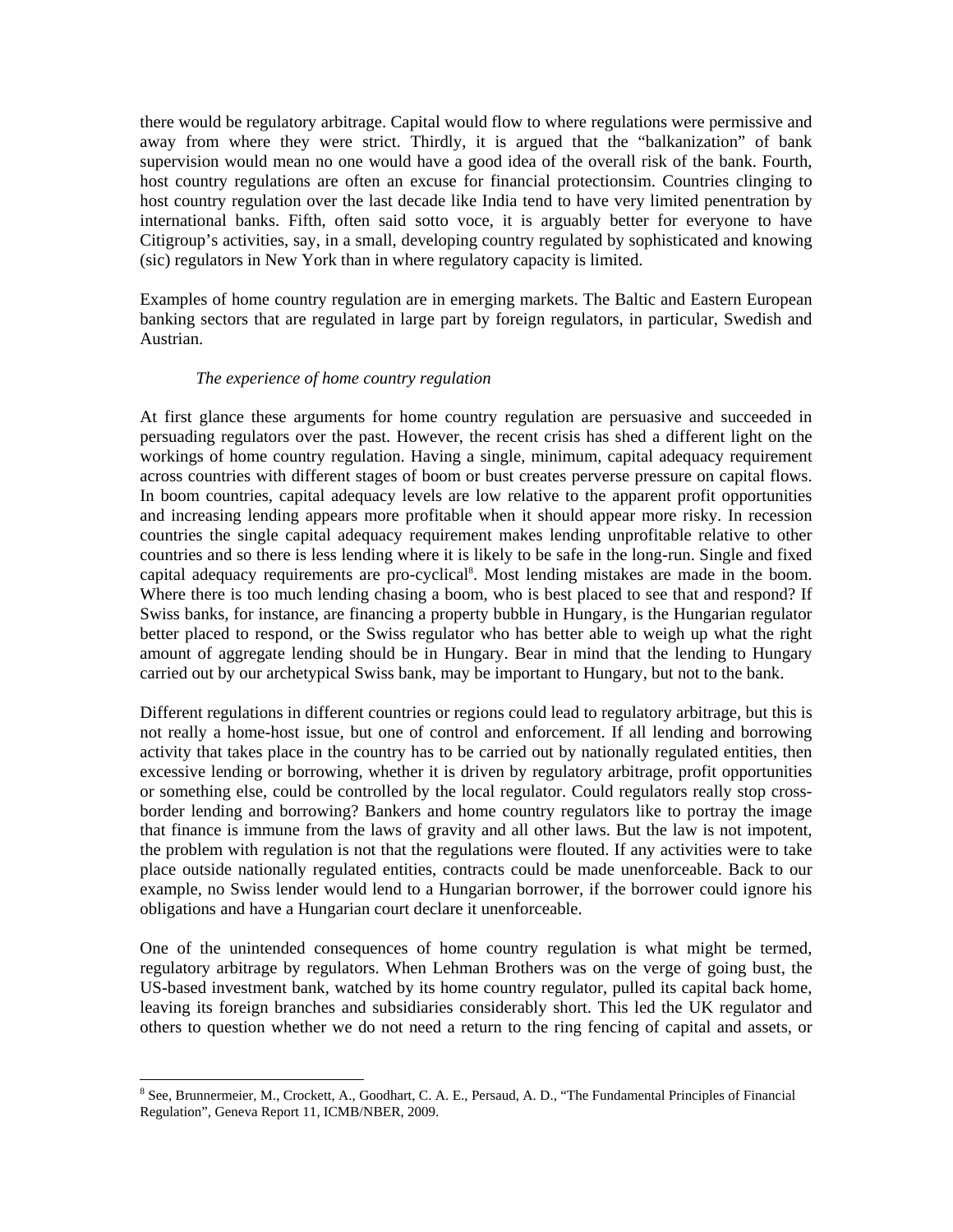mechanisms to achieve this, such as requiring international branches to become nationally regulated subsidiaries<sup>9</sup>.

Far from being concerned about overseas over-reach undermining a bank back home, it appears that national regulators acted as global champions for the institutions in their jurisdictions and their jurisdictions as a whole<sup>10</sup>. Iceland is frequently fingered in this regard, with reason, but the most flagrant example must be the UK, which not only practiced "light touch" application of global rules, but shouted about it from the roof tops as a means to attract more financial sector business from other jurisdiction, notably the US. London's role as the world's pre-eminent financial centres owes much to its luring away businesses from existing centres, like hedge funds and Eurobond trading from the US.

A key driver of the return to greater host country regulation is the realization from this crisis that while "banks may be global in life; they are national in death $11$ ". The bail outs have cost tax payers billions nationally and trillions globally. Perhaps the real cost is that domestic policy, social and welfare agendas have been derailed. Public deficits have risen to unseen levels in living memory and public debt levels have doubled.

Given that they bear the cost, national tax payers do not want to leave it up to someone else to do the regulation. As long as bail-outs are national, regulation will have a national character.

#### *Regulatory capture*

Given the logic of host country regulation, the question has to be asked, why did we move to home country regulation from host in the first place? Set against the problems of home country regulation for host countries, are the benefits to the banks. Setting up local subsidiaries with locally ring fenced capital and assets is considerably more expensive and inefficient than having a single regulator with single reporting and accounting and passing capital around the branches wherever it is needed most. Large international banks campaigned for home country regulation and within the general context of liberalization and globalization, were able to persuade bank Basle regulators that this was a good idea<sup>12</sup>. The spread of the first, financial part of the financial crisis was largely defined by those countries with home country regulation. Emerging markets with their largely host country regulation had been viewed as backward, but they proved largely immune from this part of the crisis.

Wouldn't host country regulation with different capital adequacy regimes and ring-fenced capital lead to a sharp curtailment of global capital flows? Two responses to this come to mind. First this is likely. The height of globalization and global capital flows coincided with the lowering of regulatory borders and the aspiration of level playing fields. It would be natural to assume that cross border capital flows would fall in response to a rise in these regulatory boundaries. That said, while global capital flows to those countries that already have host country regulation – large emerging markets – are much smaller relative to developed countries with less regulatory barriers, they have grown at a strong pace.

-

 $9$  Turner, Adair, "The Turner Review: A regulatory response to the banking crisis", FSA, 2009.

 $^{10}$  I first heard this point from Charles Goodhart

 $^{11}$  Mervyn King, 2008.

<sup>&</sup>lt;sup>12</sup> See, "Restraining Regulatory Capture? Anglo-America, Crisis Politics and Trajectories of Change in Global Financial Governance", Andrew Baker, in this volume.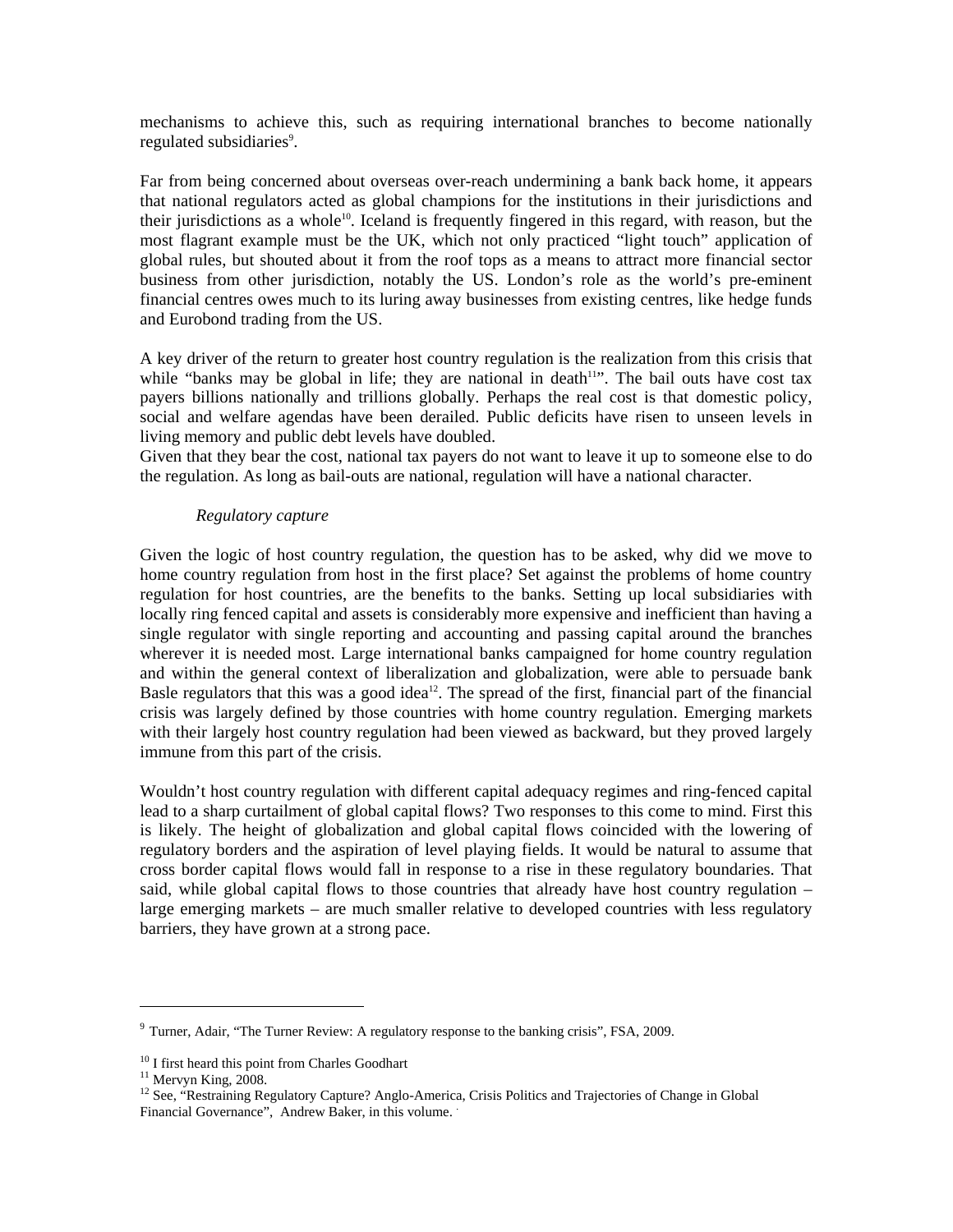Second, the China and India model where trade barriers have fallen more rapidly than capital barriers, and where capital flows are not banking flows, but FDI or private equity, appears to be a successful one for economic growth. Economists are certainly far less certain of the benefits of the free movement of capital compared to the free movement of trade<sup>13</sup>. This may be a big country story. There will be bigger challenges for smaller, countries less able to rely on local savings. These countries could well make a different choice than larger countries, looking to converge their regulatory regime more rapidly with other countries in order to promote more capital and banking flows. Small open economies already make different choices on exchange rate and trade regimes and so it should not be surprising if they make a different choice about capital regimes too.

## **The new internationalism and the FSB**

Host country regulation does not mean an end to global co-operation and co-ordination. Different levels of intensity of global co-ordination would be possible across different areas under a hostcountry regulatory regime. There are a number of critical roles the Financial Stability Board can play, the G20's hand maiden in the field of financial regulation, and roles that it would find easier to play than the original Basle Committee of bank supervisors and regulators could play. Below, I set out four such roles of increasing intensity $14$ .

(1) Facilitating the free flow of information to support the national monitoring of internationally systemic developments, analyzing this information to provide lessons of good and bad practice, and potentially assessing performance versus certain international standards.

In this regard the FSB would be acting more like IOSCO - the international organization of security regulators - than the Committee of Bank Supervisors who meet at Basle.

(2) Policing financial protectionism through peer review.

-

The FSB with its greater democratic legitimacy could facilitate peer review of host country regulation to ensure that the regulation was not serving to discriminate against financial institutions by origin as opposed to activity. This function could be modeled on peer review in the WTO.

(3) Regulating market infrastructure whose reach goes beyond national boundaries such as commodity, foreign exchange and derivative markets.

The London Metal Exchange (LME) and Chicago Mercantile Exchange (CME) for example are regulated domestically, but they are global markets and if regulation of these markets contributes to misalignment and distortions in prices, it will have global impact. Wherever domestic consumer protection or local systemic risk is not the major issue, it may make sense for domestic regulators to pass on the regulation of, and cost of regulating these markets, to the FSB. This role would also facilitate the establishment of centralized clearing and settlement houses that are

 $13$  Reinhart, C., and Rogoff, K., "This Time Is Different: A Panoramic View of Eight Centuries of Financial Crises", NBER Working Paper No. 13882, March 2008.

<sup>&</sup>lt;sup>14</sup> For a more indepth study of alternative roles, see "What role for the new kid in town?", The Financial Stability Board and international standards". Eric Helleiner, Draft memo prepared for workshop "New Foundations for Global Governance", Princeton University, January 8-9, 2010.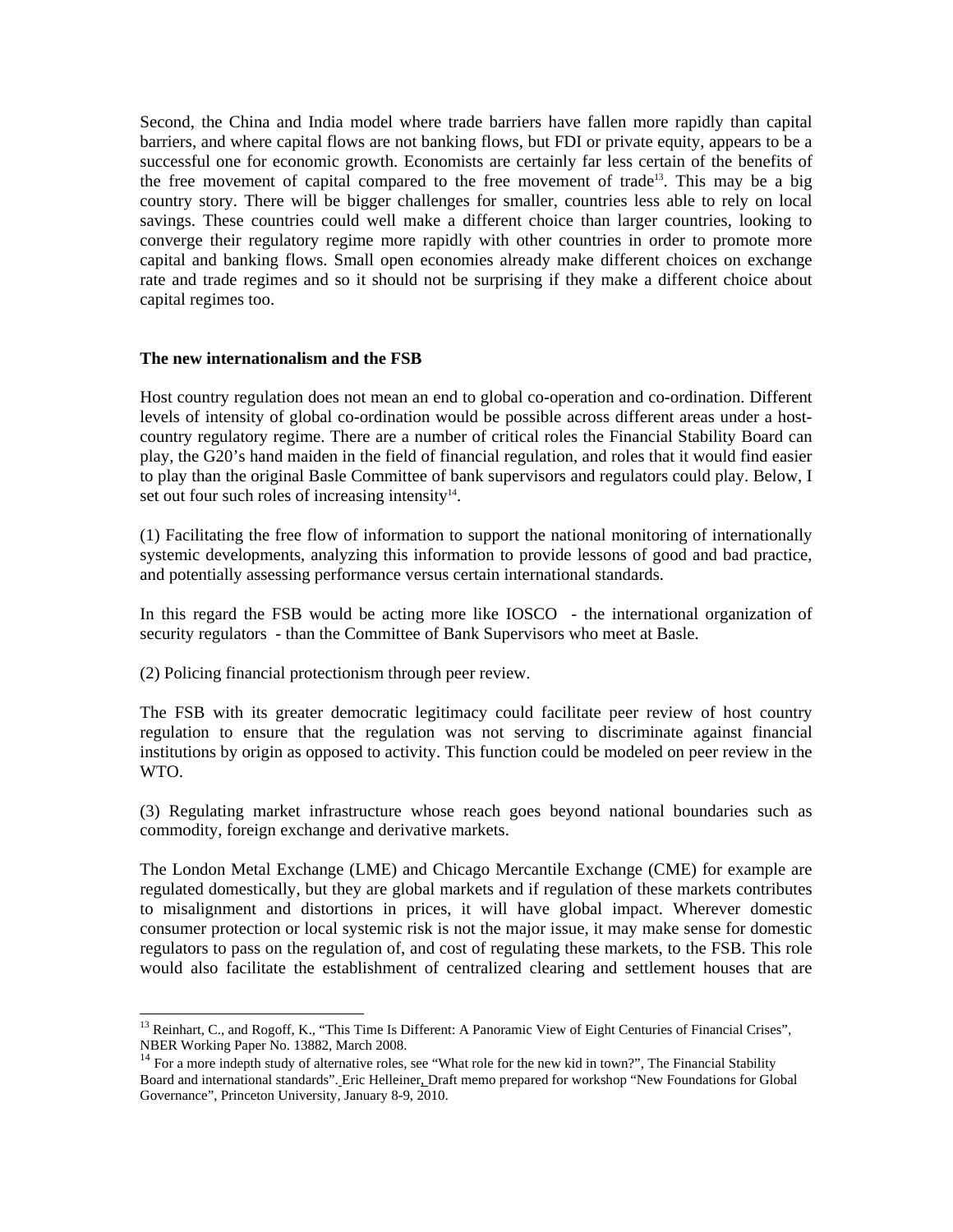critical to the plumbing of the global financial system, could be anywhere physically<sup>15</sup>. Having global markets regulated locally creates a social externality as local regulators would be incentivized to underinvest in global stability if that investment is being made in national "tax dollars".

(4) Promoting a convergence of principles and a consolidation of instruments that would maintain local control, but promote a transparency and predictability in regulation that would support more cross-border activity, entry and more competitive markets.

Host country regulation could end up like a close jungle of obtuse, local regulations where visibility is low and passage tough. In such an environment, entry would be slight, markets uncompetitive and comparisons hard. But it need not be so. At one extreme, host country regulation could mean the adoption of a single set of rules with national discretion on the value of key parameters. For example, minimum capital adequacy requirements could be estimated in a single, agreed, way, but different countries would be allowed to apply different, time varying multiples to that minimum. Or countries may apply different data standards on the principle of greater applicability. Under Basle II, one of the data standards is a minimum of seven years of data on defaults, but this data is both hard to get hold of and of far less relevance in a rapidly growing and transitioning economy than a moderately growing mature economy, some countries could specify a shorter or longer period.

While these four roles for the FSB are not slight, they do preclude the kind of level playing field that international banks want<sup>16</sup>.

## *Europe is a special case*

Europe is a special case. Tax payers remain national, but European politicians wants to enshrine a single financial space. Europe will try to behave like one single host country regulator, with a single systemic risk council and collective body of regulations with a stronger convergence of principle and instruments across Member States than otherwise<sup>17</sup>. The battle lines are drawn between those who want more Europe and those who want less. Perversely, in this situation, the "less Europe" option would actually do more to underpin the single European currency than the "more Europe option.

The challenge for European policy makers is that a single currency brings benefits but also the costs arising out of the rate that is set for the average economic conditions, but is too low or too high for some and there is not a sufficiently large and flexible central fiscal authority that could make the necessary offsetting adjustments. In the case of Ireland, Spain, Greece and Eastern Europe, euro-area interest rates were too low, helping to pump up local housing market bubbles. In this context, an additional policy instrument that operates at the national level will strengthen the integrity of the euro. But this greater national independence is automatically seen as implying less regionalism.

<sup>-</sup><sup>15</sup> See, Clearing and Settlement in the EU. Alexander, Eatwell, Persaud and Reoch, DG INTERNAL POLICIES OF THE UNION, Policy Department Economic and Scientific Policy, (IP/A/ECON/IC/2009-001).

<sup>&</sup>lt;sup>16</sup> See, "In Priase of the Unlevel Playing Field: The Warwick Commission of Financial Reform, 2009."<br><sup>17</sup> See, The Jacques de Larosiere Report: The High Level Group on Financial Supervision in the EU, February 2009.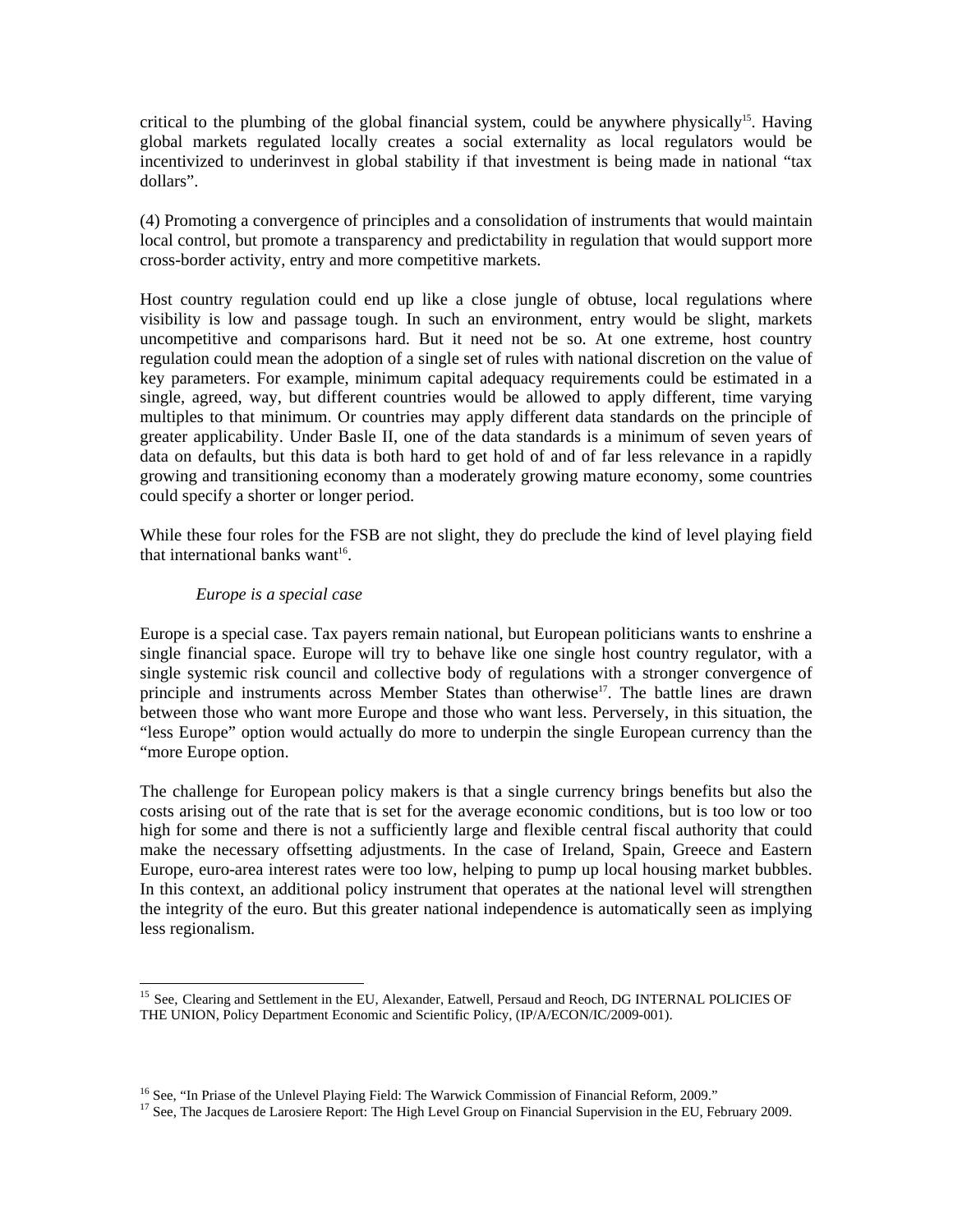## **Conclusion**

Broadening global governance to include the 20 largest economies or thereabouts has deepened the democratic legitimacy of the Gs. However, it has also been associated with a shift from a group of countries with common experiences and problems to a group with diverse experiences, challenges and starting points where there is less common ground. In these waters the previous trend of the adherence of globally agreed rules by single, "home" country regulators has run aground. Despite the language of global regulation, the action in financial regulation action is increasingly local. This has dismayed internationalists hoping for the crisis to lead to a strong set of comprehensive rules, applied and enforced globally. They already view the crisis as a "missed opportunity".

But the old dichotomy of global or local may be out-moded. Is "internationalism" about a onesize-fits-all approach to regulation, or about how to integrate diverse systems? Host country regulation may prove a safer way to regulate financial systems, in large part by allowing regulation to be more responsive to national economic conditions and cycles<sup>18</sup>. It will also prove more politically sustainable as long as the tax payers financing the bail outs are national.

Host country regulation does not mean no role for international institutions, but a more nuanced and diverse role. Certain part of the financial infrastructure such as some exchanges or central clearing and settlement institutions are global rather than local, and the Financial Stability Board could play an important and new role of global policeman for markets that do not have a national character. Host country regulation is vulnerable to abuse by local institutions wanting to be protected by obtuse local regulations that work against foreign The FSB could facilitate and discuss peer reviews of jurisdictions to reduce financial protectionism. Converging regulatory principles and consolidating regulatory instruments would help to make local markets more competitive and lower barriers to entry. At the extreme, countries could express their differences through different capital adequacy requirements rather than a raft of different instruments. The FSB should also be a source of great knowledge about financial sector developments, nationally and internationally. Information sharing does not sound very glamaorous, but it is important to note that the most frequent defence of regulators and bankers in this and every crisis is that "we did not know". Information and analysis will not stop financial crises, but it may help to arm those who are trying to do so.

An informed, and collegiate process of integrating different financial systems will be a more resilient system than a system with single rules being applied across different countries. In finance, systemic resilience requires a foundation of heterogeneity<sup>19</sup>. Sellers can only sell if there are buyers and vice versa. This heterogeneity will generate a richer set of examples and experiences to help inform policy makers around the world. The new international order may be more local than proponents hoped for, but that may not make it any worse, and may even make it a little better.

The benefit of more liberal capital flows were best extolled by international bank who benefitted from the notion of a level playing field for themselves, one that allowed them to hold small amounts of capital and move it around wherever it could be most profitably applied. It is highly

<sup>&</sup>lt;sup>18</sup> UN Commission of Experts on International Monetary, Financial Reform, Recommendations, UN, March 2009.

<sup>&</sup>lt;sup>19</sup> Persaud, A., "Sending the herd off the cliff edge: the disturbing interaction between herding and market-sensitive risk management systems", First Prize, Jacques de Larosiere Award in Global Finance, IIF, 2000, Reprinted in BIS Papers, 2002.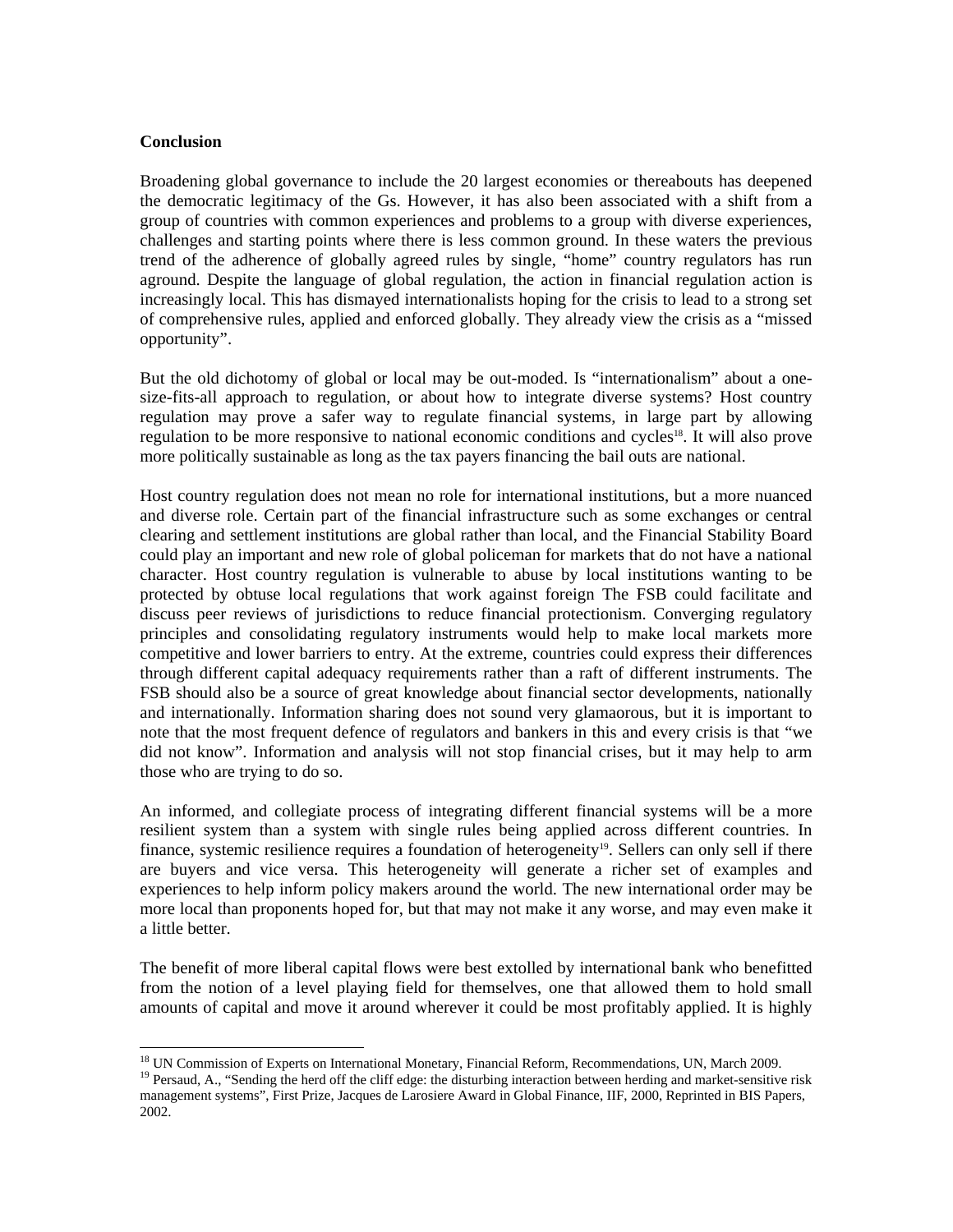likely that a shift back to host country regulation will act as a drag on international capital flows. The economic repercussions of this have to be examined in the cold light of day and set alongside the economic repercussions of highly contagious financial crashes. The evidence is far from conclusive. The instinct of economists is that we are more certain – rightly or wrongly – of the long-term economic benefits of openness in the goods sector, while the benefits of openness in the capital markets sector is more conditional, complex and suspect.

#### **REFERENCES**

- Baker, A., "Restraining Regulatory Capture? Anglo-America, Crisis Politics and Trajectories of Change in Global Financial Governance", this volume.
- Borio, C., and White, W., "Whither Monetary and Financial Stability: The Implications of Evolving Policy Regimes", BIS Working Paper, No. 147, February 2004.
- Borio, C., "Monetary and Financial Stability: So Close and Yet So Far", National Institute Economic Review, Vol. 192, No. 1, 84-101 (2005).
- Brunnermeier, M., Crockett, A., Goodhart, C. A. E., Persaud, A. D., "The Fundamental Principles of Financial Regulation", Geneva Report 11, ICMB/NBER, 2009.
- De Larosiere, J., "The de Larosiere Group Report", EU, 2009.
- Goodhart, C. A. E and Persaud, A. D., (2008, I) "How to avoid the next crash" Financial Times, January 30, 2008.
- Goodhart, C. A. E and Persaud, A. D., (2008, II) "A Party Poopers Guide to Financial Stability", Financial Times, June 5, 2008.
- Helleiner, E., "What role for the new kid in town?", The Financial Stability Board and international standards". Draft memo prepared for workshop "New Foundations for Global Governance", Princeton University, January 8-9, 2010.
- Reinhart, C., and Rogoff, K., "This Time Is Different: A Panoramic View of Eight Centuries of Financial Crises", NBER Working Paper No. 13882, March 2008.
- Persaud, A., "Sending the herd off the cliff edge: the disturbing interaction between herding and market-sensitive risk management systems", First Prize, Jacques de Larosiere Award in Global Finance, IIF, 2000, Reprinted in BIS Papers, 2002.
- Turner, Adair, "The Turner Review: A regulatory response to the banking crisis", FSA, 2009.
- Warwick Commission on Financial Reform, "In Priase of the Unlevel Playing Field", Warwick University, 2009.
- UN Commission of Experts on International Monetary, Financial Reform, Recommendations, UN, March 2009.
- Volcker, P., et al., "The Structure of Financial Supervision", Group of Thirty, 2009.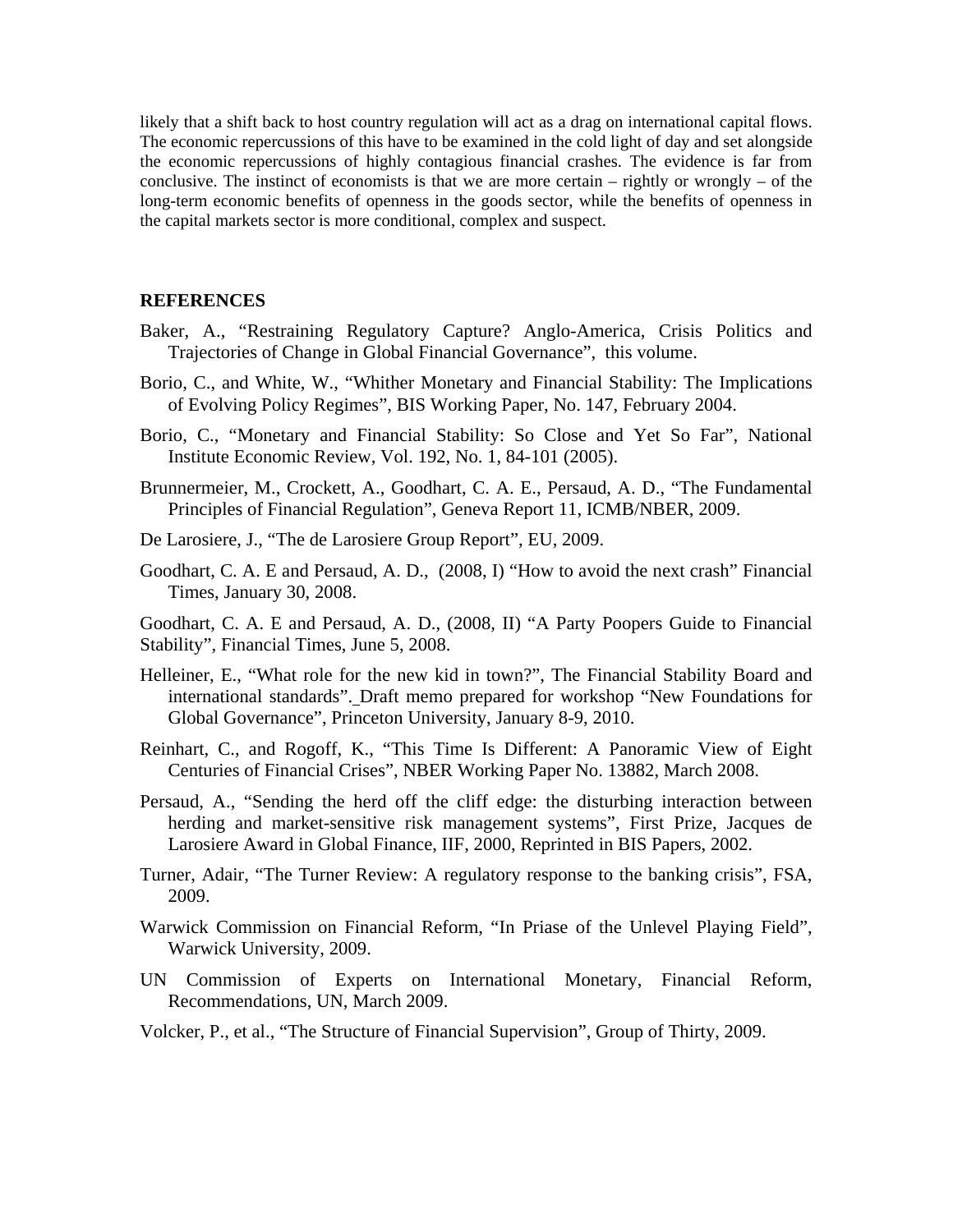# **The Empire Strikes Back**

There are two remarkable aspects of the consensus around international financial regulation emerging in the run up to the November G20 meeting in Seoul. The first is that there is a consensus. International regulators are agreed that banks must set aside much more capital for risky assets; be less dependent on the whims of money markets; constrain the maturity mis-matches between their assets and liabilities and set aside capital for holding complex derivatives where there may be settlement and clearing risks. They also agree that capital adequacy should move counter to the economic cycle and that banks should not be "too big to fail". Getting an international consensus around action that is sensible - save for the emphasis on "too big to fail"- is no mean achievement.

The second is that despite appearing to be down and out, the banking lobby has struck back, successfully making the case that all of these initiatives should be postponed or phased-in between 2015 and 2019. By then the pressure for regulatory reform could be a distant memory. Financial regulation veterans will be experiencing déjà vu. In each of the last seven international financial crises, plans for a radical shake up of international regulatory or monetary arrangements made surprising progress, only to be tidied way and stuffed in the bottom drawer once the economy recovered. Many of the new initiatives being proposed today have been pulled out of that same drawer, dusted down and updated.

The argument that the banking system is too broken and the world economy too fragile, to support more onerous regulations, is seductive for politicians desperately trying to boost consumer demand. But it is suspect. It highlights that attempts to make banking regulation more counter-cyclical have not gone far enough. The point of countercyclicality is to loosen the constraints to lending in times of recession like today and to tighten them when growth and optimism have returned and the worse credit mistakes are being made. Counter-cyclicality needs to be at the heart of the new regulatory regime and not an optional extra. As Professor Charles Goodhart of the LSE and I have said before, crashes will not be avoided if we continue to feed the booms. The methodology of counter-cyclicality is complex and given that economic cycles are more national or regional than global, it makes for greater host country regulation and national ring fencing of bankers' operations. International banks do not like that. To counter they appeal to the right-sounding notion of level–playing fields.

The other problem of kicking regulatory initiatives into the long grass is that as long as the prospect of new profit-squeezing regulation is out there, uncertainty will limit the one thing everyone is agreed the banking system needs more of - capital from investors. It is one of those delicious fallacies of composition that what banks want individually is often not in their collective interests. I recall writing in October 2002, what the FT headline writers presciently captured as "Banks put themselves at risk in Basle".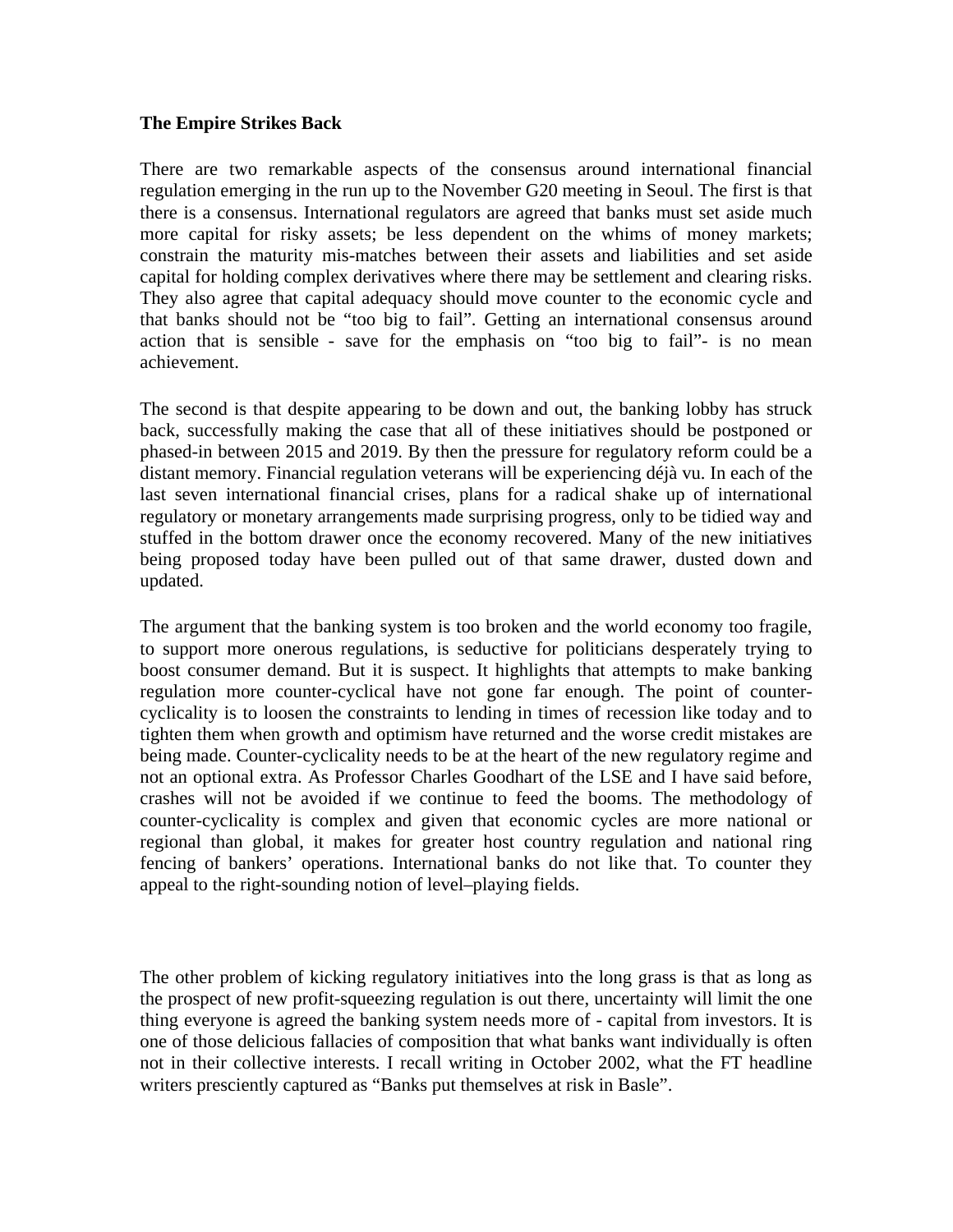Competitive finance is critical to the development of a robust and dynamic economy locally and globally. But the lesson currently being repeated is that regulatory capture subtle, sophisticated and seductive – has the power to stops us from developing a financial industry that serves the economy rather than the other way around.

Tackling regulatory capture head on is the better argument for limiting bank size. The notion that smaller institutions will make the financial system safer ignores history. The UK Secondary Banking Crisis of 1973-75, for example, had a bigger impact on property prices and the stock market than the current one. The principal avenue of financial contagion is the panic-stricken search for institutions that look similar to the one that has just failed. Moreover, a large number of small institutions doing the same dangerous thing is as toxic, if not more so, than a small number of large institutions engaged in the same activity. But smaller institutions invest less in political lobbying. A politically less powerful financial system has a better chance of being reassuringly boring.

The way to make the financial system safer is to break up institutions not by the porous boundaries of "narrow" and "wholesale" banking, but by the more fundamental boundaries of risk capacity. To create systemic resilience we need a systemic approach to capital adequacy requirements across the entire financial system, one that pushes different financial risks to wherever across the entire financial there is greater capacity for those different risks.

This is simpler than it sounds. There are three major types of risk, credit risk, market risk and liquidity risk. Their differences can be found by the different ways in which these risks can be hedged or absorbed. The capacity to absorb liquidity risk comes from having time to sell an asset because, liabilities, like promises to pay a pension in twenty years, are long-term. The capacity to absorb credit risk comes from having access to a wide rage of uncorrelated credit risks to pool together, like a loan to an international oil company and another to a local wind farm. A financial system in which liquidity risks were held by young pension funds because of the capital required to set aside maturity mismatches, and credit risks by large consumer banks, because of the capital required to set aside for concentrated credit risks, would be far safer than one with twice the amount of capital but where the banks fund illiquid private equity investments and pension funds hold credit derivatives because regulators and accountants treated risk as if all that mattered was price volatility not risk capacity. Limiting risk taking to risk capacity would limit the size of banking institutions. It would create opportunities for new players with different risk capacities. But the odds of a systemic approach to systemic risk appear slim. Its politics stupid!

*The author is Chairman, Intelligence Capital Limited and the 2010 President of the British Academy (Economics Section). The above article is a précis of this year's presidential address on September 19.*